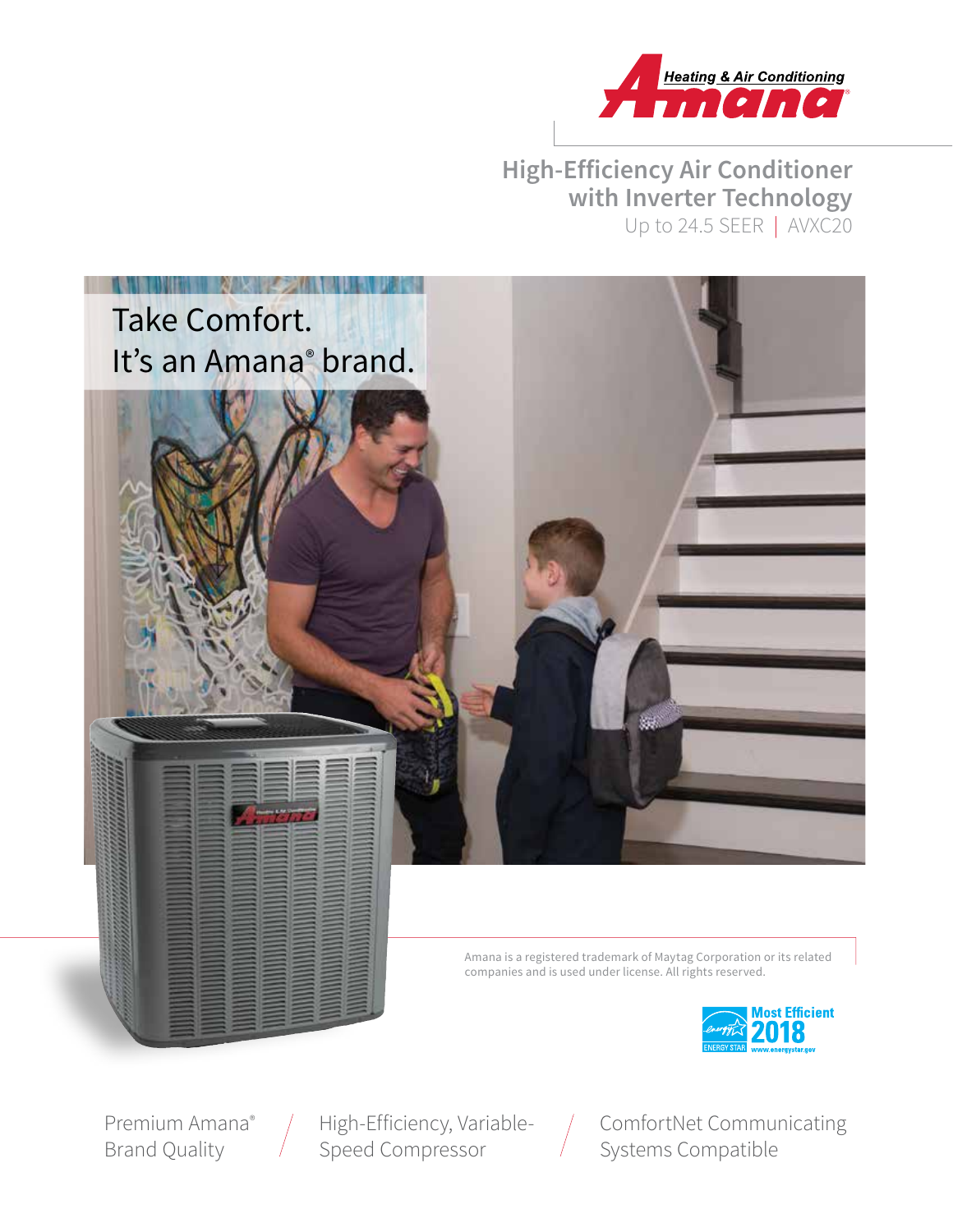

# **HIGH-EFFICIENCY AIR CONDITIONER WITH INVERTER TECHNOLOGY**

AVXC20 | UP TO 24.5 SEER



#### **ComfortNet™ Communicating System Compatible**

Thermostats have evolved beyond just indoor temperature adjustments, and a ComfortNet communicating control offers an abundance of easy-to-use, comfort-enhancing capabilities on its stylish touch-screen LCD display. From programmable, scheduled temperature settings and optional remote system control to continuous performance monitoring and automated maintenance alerts, a ComfortNet control offers an advantage in home comfort and control compared to non-programmable thermostats.



#### **Quiet Performance**

You can be assured that your Amana brand air conditioner will provide you with quiet operation. To minimize operating sounds, we've acoustically engineered our systems with enhancements that include a compressor sound-reduction cover made of high-density foam and a specially designed sound-control top.



#### **Energy Efficiency**

Energy efficiency equates to cost savings. Your Amana brand AVXC20 Air Conditioner offers up to 24.5 SEER energy-efficiency performance. "SEER" stands for Seasonal Energy Efficiency Ratio, a measure used by the U.S. Department of Energy to rate the cooling efficiency of air conditioners and heat pumps. The higher the SEER, the greater the efficiency and the lower the operating cost. Compared to lower SEER units found in many homes, an Amana brand AVXC20 Air Conditioner provides significant savings on your electric bill.

# Distinguishing features: **he actumely How the Amana<sup>®</sup> brand makes your decision easier**

The purchase of an indoor comfort system is not one to be taken lightly. However, it's one you can make with an air of confidence when you consider all that distinguishes the venerable Amana<sup>®</sup> brand.

#### *Comforting craftsmanship*

Innovative engineering, world-class manufacturing processes and the relentless drive to ensure each unit lives up to our uncompromising standards—these attributes define the Amana brand and result in the premium performance homeowners have come to expect from an American legend. Assembled in facilities in Texas, Amana brand air conditioners are built to last and last and last.

*Confidence-inspiring compressor* With Amana brand air conditioners, your comfort and savings start with a high-efficiency variable speed compressor designed to provide years of reliable cooling comfort. Featuring the latest compression technology, overload protection and

efficient design, the variable speed compressor is complemented by our durable, high-efficiency condensing coil, which is made with corrugated aluminum fins and refrigerationgrade copper tubing.

### *The security of the Amana brand's amazing limited warranties\**

To truly seal the deal, Amana brand comfort systems are backed by industry-leading limited warranties\*. The majority of our HVAC products are covered by a Lifetime Unit Replacement Limited Warranty\*, while all Amana brand products feature a 10-Year Parts Limited Warranty\*. Together these warranties combine to offer homeowners a level of purchase protection that's the stuff of legend.

#### **LIMITED WARRANTY\* PROTECTION**



\* Complete warranty details available from your local dealer or www.amana-hac.com. To receive the Lifetime Unit Replacement Limited Warranty (good for as long as you own your home) and 10-Year Parts Limited Warranty, online registration must be completed within 60 days of installation. Online registration is not required in California or Quebec.

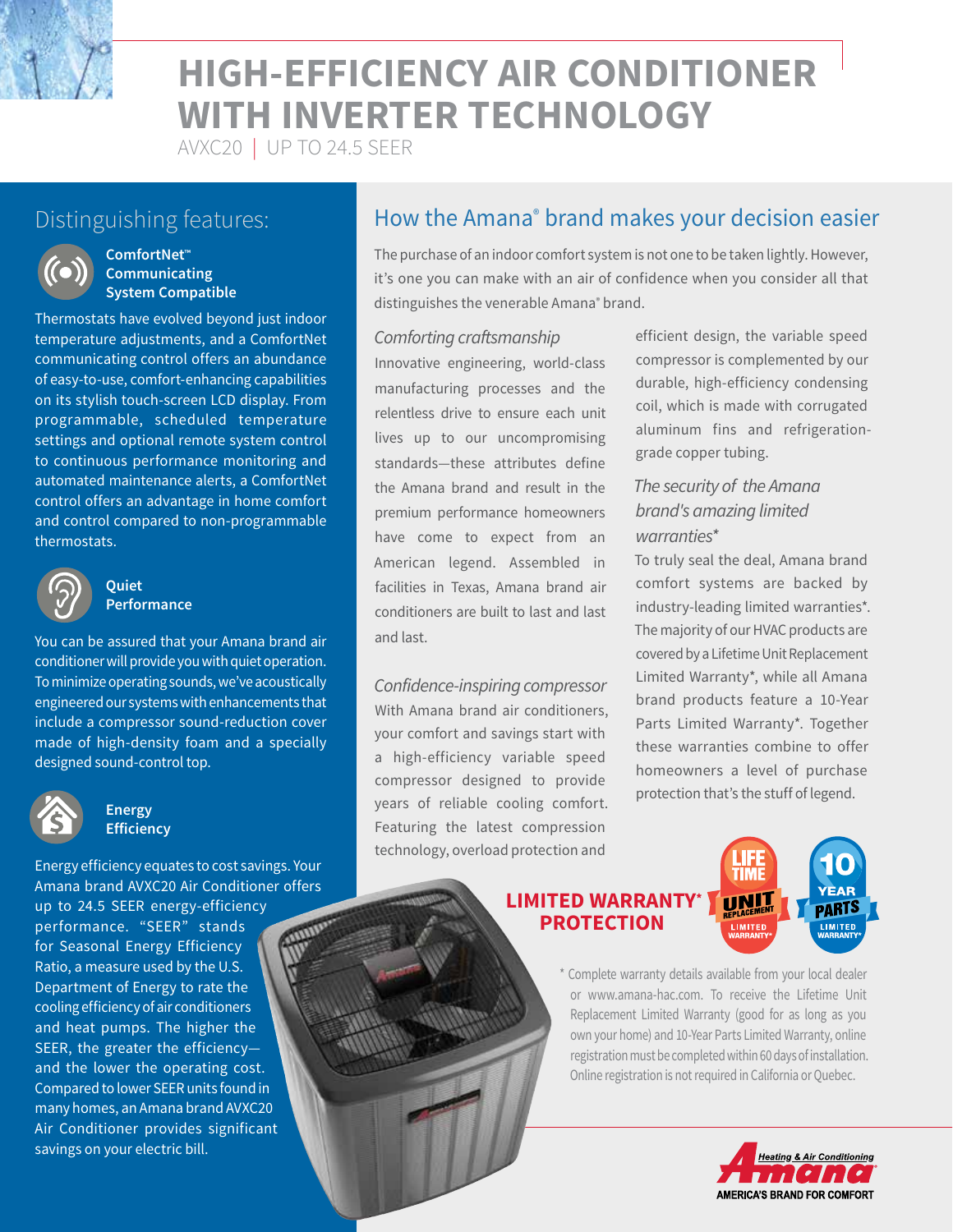

# The Amana® brand AVXC20 High-Efficiency Air Conditioner advantages:

- $\bullet$  ComfortNet Compatible Continuously monitors system performance and allows remote control of system as an option.
- $\bullet$  High-Efficiency, Variable Speed Compressor -Designed to provide years of reliable cooling comfort, it provides up to 24.5 SEER cooling performance for lower energy bills compared to lower SEER, singlestage compressors.
- High-Efficiency Variable Speed ECM Condenser Fan Motor – With advanced fan design, it provides dependable, quiet airflow across the condensing coil.
- $\bullet$  Advanced Diagnostics Constantly monitor your air conditioner system, reducing failures and pinpointing trouble spots for a fast fix.
- LEfficient Cooling Capacity Five millimeter, refrigeration-grade premium copper tubing and aluminum fin condenser coil configuration deliver outstanding heat transfer properties with R-410A refrigerant.
- $\bullet$  Quiet Operation Acoustically engineered, highdensity sound control blanket helps to reduce noise levels compared to units without sound blankets for years of quiet comfort.
- **2** Heavy-Gauge Galvanized Steel Enclosure with Sound-Control Top – With advanced fan design, it provides dependable, quiet airflow across the condensing coil.

#### **EXTENDED SERVICE PLANS AVAILABLE**

For even greater peace of mind, ask your dealer or visit our website at www.amana-hac.com for more details about Asure℠, an affordable Parts and/or Labor Extended Service Plan for your entire Amana brand HVAC system.

# **The difference is our inverter technology**

Amana brand's legacy of energy efficient cooling systems continues with variable-speed Inverter technology compressors. Simply stated, an Inverter technology compressor functions much like a dimmer switch to a light bulb. With an Inverter technology compressor the power and speed levels are adjusted automatically to use the least amount of energy required to maintain the temperature you have selected on the thermostat. When more power or speed is needed the Inverter technology increases the compressor's performance. After the correct temperature is achieved, the Inverter technology automatically calculates the lowest amount of energy required to maintain your indoor comfort. The result is lower utility bills compared to single speed compressors and more constant indoor comfort because the compressor is not operating a full capacity every time it is activated.



Products that are recognized as the Most Efficient of **ENERGY STAR**® in 2018 prevent greenhouse gas emissions by meeting rigorous energy efficiency performance levels set by the U.S. Environmental Protection Agency.

Proper sizing and installation of equipment is critical to achieve optimal performance. Split system air conditioners and heat pumps must be matched with appropriate coil components to meet **ENERGY STAR** criteria. Ask your contractor for details or visit www.energystar.gov.

# A legacy of comfort

#### The impeccable reputation of an American original

Amana brand heating and cooling systems are a part of the enduring legacy of one of America's most recognized and respected brands. Originating eight decades ago in Amana, Iowa, the brand is synonymous with long-lasting, premium quality products — from home appliances to heating and air conditioning equipment. Chances are, you and generations before you have enjoyed the dependable performance and longevity the Amana brand continues to deliver.